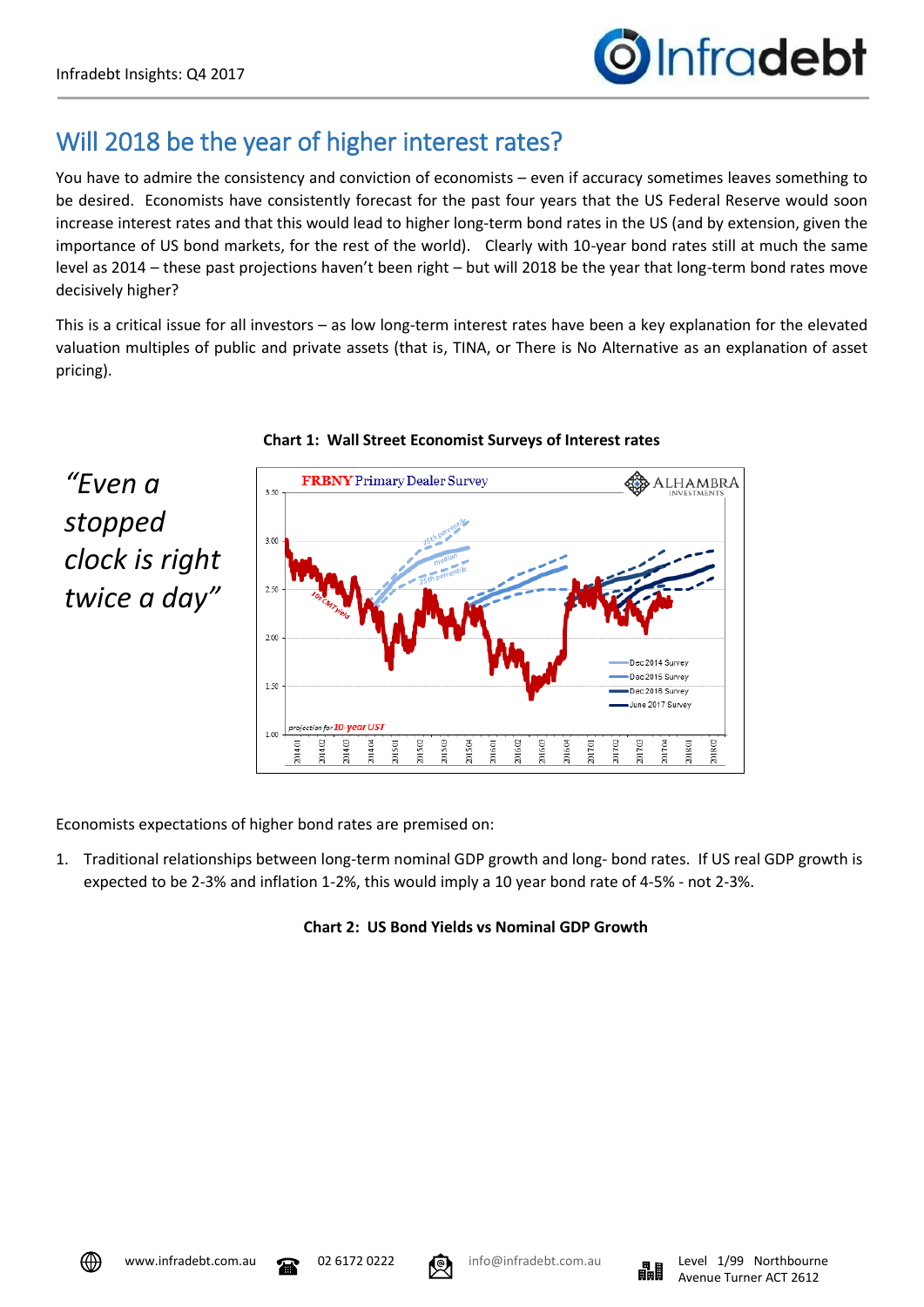



2. Declining unemployment in the US or equivalent estimates of a reduced output gap. That is, growth since the GFC has now absorbed excess capacity and further growth would be expected to result in higher inflation (and short-term interest rates as central banks react to the emergence of inflation threats).



**Chart 3: US Civilian Unemployment Rate**



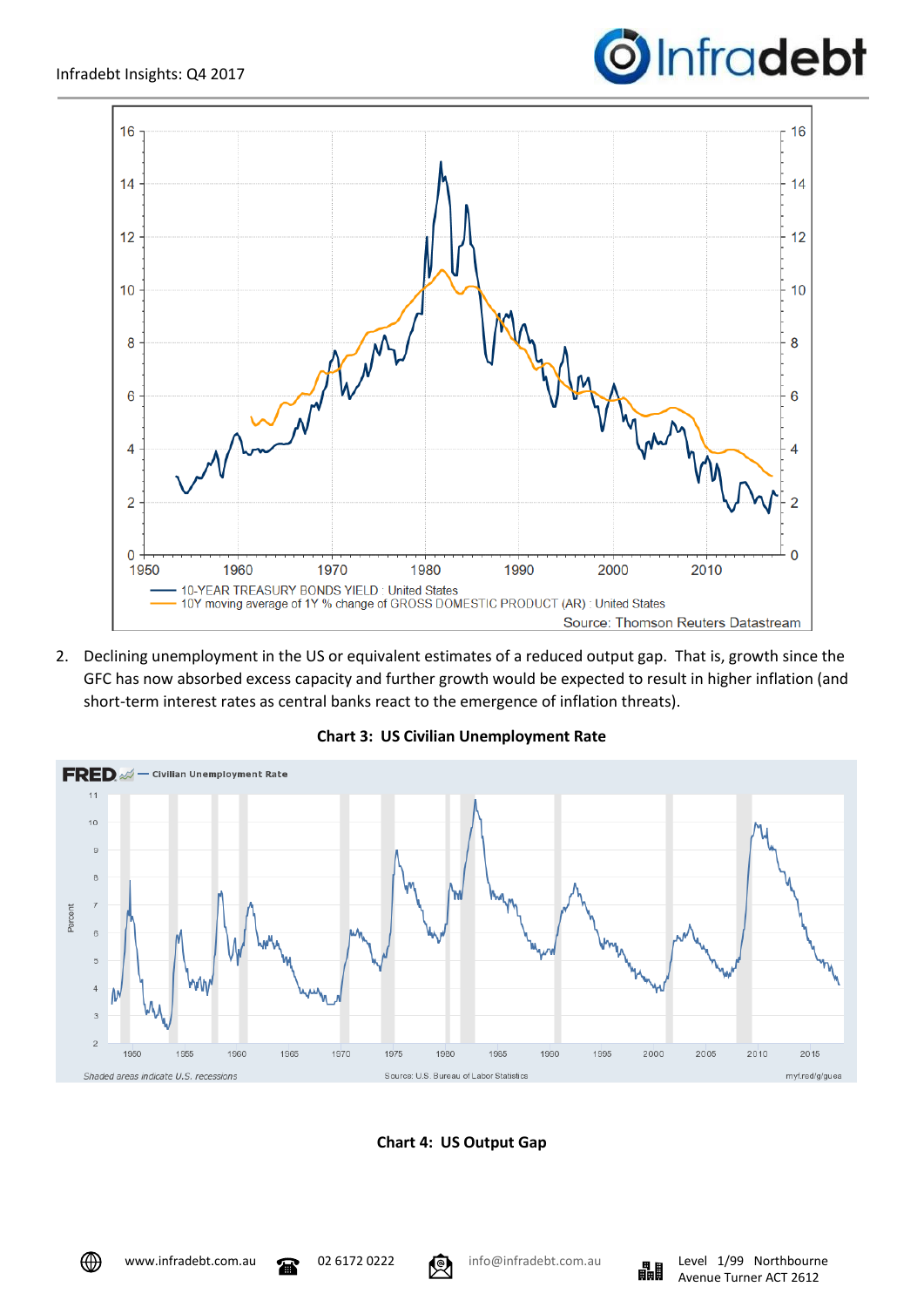



3. Central bank balance sheets are forecast to have peaked in 2017 (assuming the ECB does taper in 2018) and with reduced liquidity from central banks rates will move higher.



## **Chart 5: Central Bank Balance Sheet Growth**